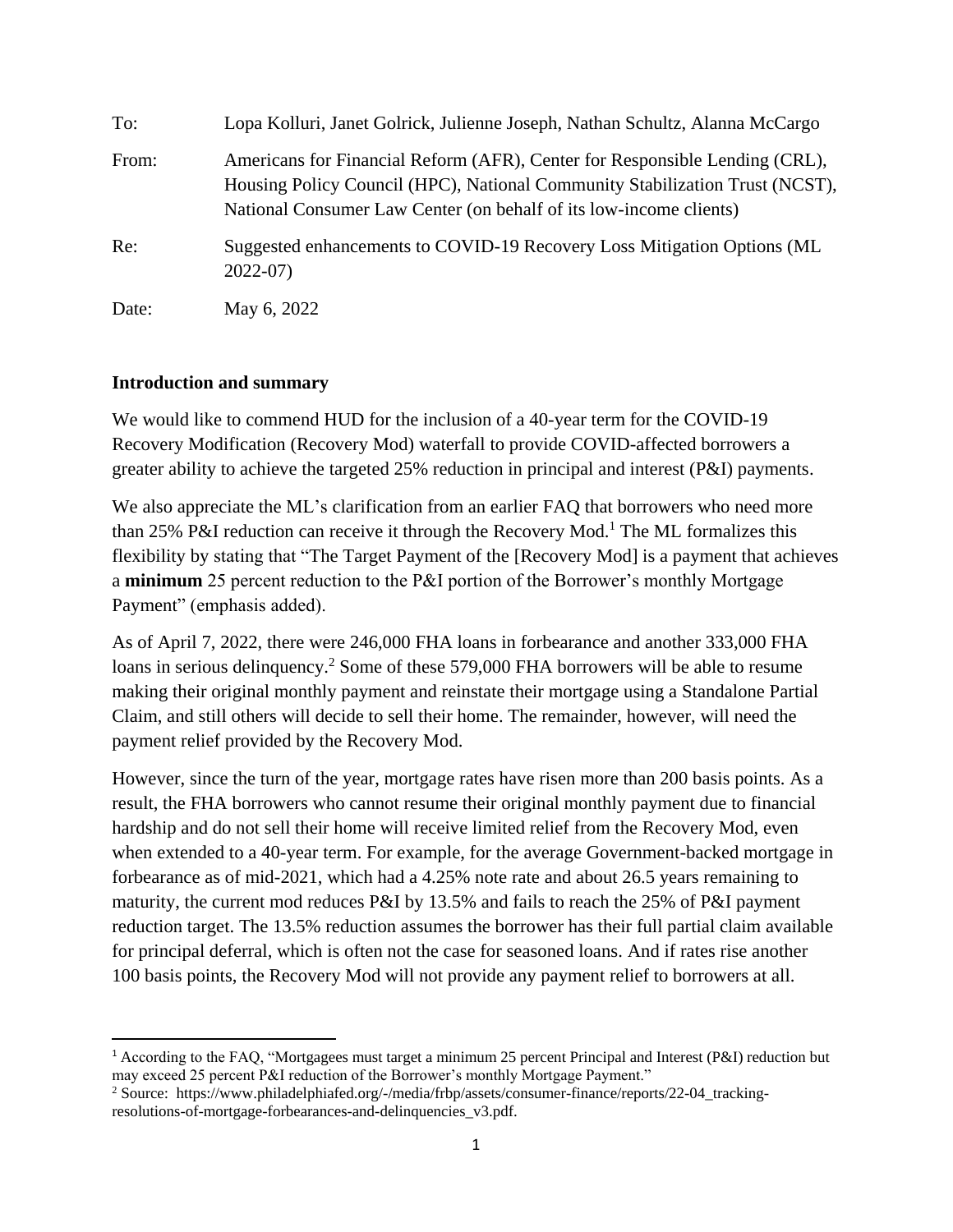In response, FHA should make four enhancements to the Recovery Mod:

1. Reduce MIP if necessary to achieve the target payment.

FHA should introduce another tool into the Recovery Mod, namely, the possibility of reducing or waiving annual mortgage insurance premiums (MIP) to the extent required to help borrowers reach the target payment. Reducing annual MIP would be a new step 7 in the Recovery Mod waterfall and would enable borrowers facing ongoing financial hardship to get the payment relief they need to remain in their home. For the average Government-backed mortgage in forbearance, waiving MIP would equate to an additional 13 percentage points of P&I reduction. Should FHA pursue this change, we request that the agency work with the industry to develop an efficient and feasible operational process for servicers to remit the reduced MIP.

Reducing MIP as the last step in the Recovery Mod will likely provide a benefit to the mutual mortgage insurance fund (MMIF), as the foregone MIP revenue will be more than offset by fewer claims. Selectively reducing MIP for borrowers facing the greatest financial hardship to create an affordable modification will reduce foreclosures and the associated MMIF claims, help families retain the generational wealth-building opportunity of homeownership, and help avoid expanding the racial homeownership gap even further.

2. Increase the partial claim amount available to 30% of UPB at default if needed for principal deferral to reach the target payment.

FHA should increase the partial claim limit to 30% of UPB as of the date of default to match the partial claim in HUD's standard loss mitigation waterfall. The additional partial claim capacity could be used to defer principal and would generate an additional 4 to 6 percentage points of P&I reduction. Given the recent increase in mortgage rates, borrowers facing ongoing pandemicrelated hardship may need the added payment reduction to create an affordable modification.

3. Provide an effective way to deliver more than 25% P&I reduction to borrowers who need it.

Based on the FAQ, if the borrower indicates they cannot afford the modified monthly payment created by the Recovery Mod, servicers should re-enter the waterfall and offer a lower payment to the extent possible, even when the target payment has already been achieved. There is no target payment in this case. FHA could maintain this open-ended loss mitigation waterfall after introducing MIP reduction, although if it does, it should formalize the process given the lack of clarity in the FAQ and new ML on this point.

Alternatively, FHA could use income documentation to create a lower target payment for borrowers who need more than 25% P&I relief. For these borrowers, who cannot afford the Recovery Mod's target payment, FHA could reinstate COVID-19 FHA-HAMP to recalculate a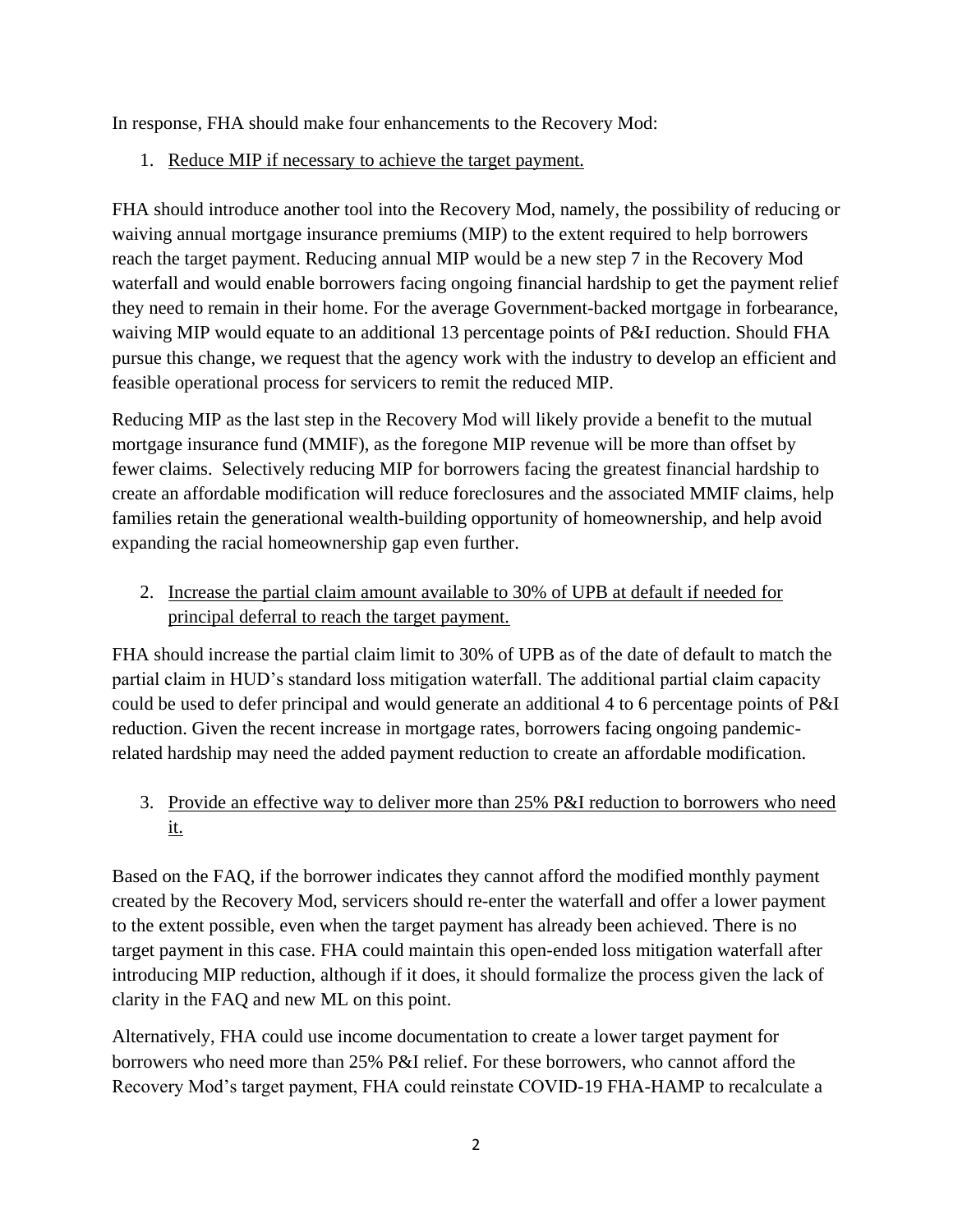new, lower target payment based on the borrower's income in an effort to create an affordable payment. Taking this step would formalize borrowers' ability to get deeper payment reductions by reinstituting the reduced-documentation COVID-19 FHA-HAMP, but with three critical enhancements.

4. Clarify that servicers may, after modifying a loan, accept HAF funds as a curtailment and recast the loan.

FHA does not prohibit servicers from implementing a Recovery Mod and then accepting Homeowner Assistance Funds (HAF) as a principal curtailment and recasting the loan while it is on their portfolio, prior to re-pooling the loan into a Ginnie Mae security. However, it would be helpful if FHA would affirm that it does indeed permit a servicer to complete the loss mitigation and then apply HAF funds and recast the loan, so long as the loan has not already been repooled.

## **Proposal**

 $\overline{\phantom{a}}$ 

1. Reduce MIP if necessary to achieve the target payment.

Recent increases in interest rates prevent the Recovery Mod from providing at least 25% P&I reduction to many borrowers who face COVID-19-related hardship. As shown below, and in more detail in the Appendix, few borrowers can obtain 25% P&I reduction through principal deferral with a loan modification, but adding MIP reduction/waiver as the last step in the waterfall permits most to obtain 25% reduction.

Specifically, at the current mortgage rate, a loan with a 4.50% note rate and 26 years remaining to maturity<sup>3</sup> would fail to reach the target 25% P&I reduction even after receiving a 40-year modification that uses the maximum amount of principal deferral. Should mortgage rates continue to rise, the ability of the current Recovery Mod to reach the 25% target P&I reduction would decrease further.

| 40-year Combo Mod + Max Principal Deferral (25% of UPB) |                        |       |       |       |       | 40-year Combo Mod + Max Principal Deferral (25% of UPB) + MIP Elimination |                        |       |       |       |       |  |  |
|---------------------------------------------------------|------------------------|-------|-------|-------|-------|---------------------------------------------------------------------------|------------------------|-------|-------|-------|-------|--|--|
|                                                         | Remaining Term (years) |       |       |       |       |                                                                           | Remaining Term (years) |       |       |       |       |  |  |
| Note Rate                                               | 28                     | 26    | 24    | 22    | 20    | Note Rate                                                                 | 28                     | 26    | 24    | 22    | 20    |  |  |
| 3.00%                                                   | $-2.6%$                | 2.0%  | 6.8%  | 12.0% | 17.5% | 3.00%                                                                     | 13.5%                  | 17.3% | 21.4% | 25.7% | 30.3% |  |  |
| 3.50%                                                   | 2.2%                   | 6.2%  | 10.6% | 15.2% | 20.2% | 3.50%                                                                     | 17.3%                  | 20.7% | 24.4% | 28.3% | 32.5% |  |  |
| 4.00%                                                   | 6.6%                   | 10.2% | 14.0% | 18.2% | 22.8% | 4.00%                                                                     | 20.9%                  | 23.9% | 27.2% | 30.7% | 34.5% |  |  |
| 4.50%                                                   | 10.7%                  | 13.8% | 17.3% | 21.1% | 25.2% | 4.50%                                                                     | 24.2%                  | 26.9% | 29.8% | 33.0% | 36.4% |  |  |
| 5.00%                                                   | 14.5%                  | 17.3% | 20.3% | 23.7% | 27.5% | 5.00%                                                                     | 27.3%                  | 29.6% | 32.2% | 35.1% | 38.3% |  |  |
| 5.50%                                                   | 18.0%                  | 20.4% | 23.2% | 26.2% | 29.7% | 5.50%                                                                     | 30.1%                  | 32.2% | 34.5% | 37.1% | 40.0% |  |  |
| 6.00%                                                   | 21.2%                  | 23.4% | 25.9% | 28.6% | 31.7% | 6.00%                                                                     | 32.8%                  | 34.6% | 36.7% | 39.0% | 41.6% |  |  |

<sup>3</sup> Mortgage terms are similar to the average Government-backed mortgage in forbearance as of mid-2021.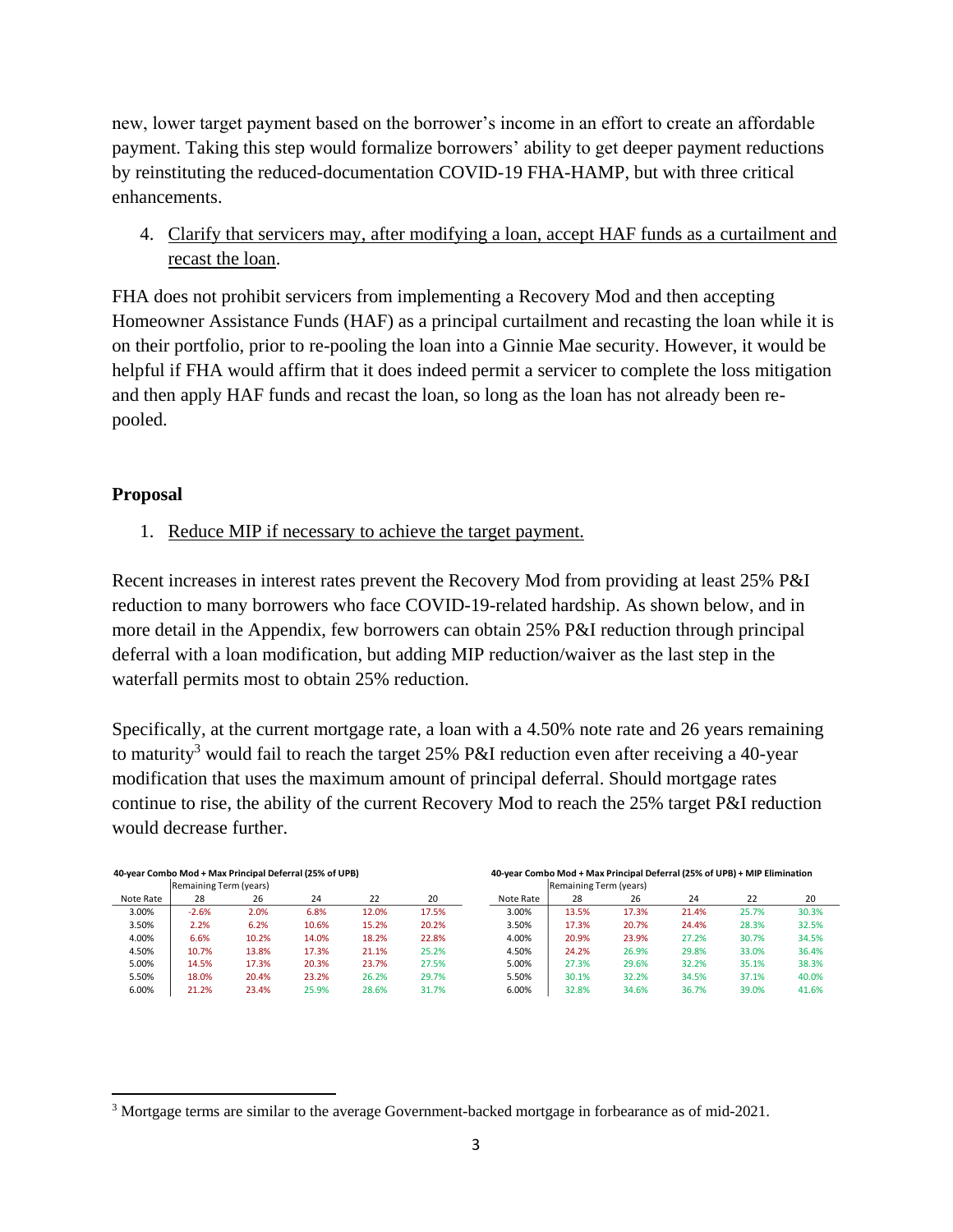FHA can address these shortcomings through a simple change to the waterfall: Reduce the ongoing MIP payments for borrowers to the extent necessary to achieve the target payment. FHA already terminates MIP for eligible loans originated before 2013 that reach a 78% amortized LTV. The percentage reduction in P&I would equate to the reduction in principal, interest, and MIP payments divided by the pre-modification principal and interest payment. Should FHA pursue this change, we request that the agency work with the industry to develop an efficient and feasible operational process for servicers to remit the reduced MIP.

While reducing MIP will cut inflows into the MMIF, reducing the borrowers' total monthly payment in this way can help them avoid re-default. Avoiding foreclosure and the associated MMIF claim losses is likely to offset all of the lost MIP revenue.

Furthermore, the suggested MIP reductions would be highly targeted to families who otherwise would lose the wealth-building opportunity of remaining in homeownership; there is no other way for FHA to reduce MIP payment requirements that would have more impact to help the life chances of struggling families. As of early April, for example, Black borrowers were more than twice as likely and Hispanic borrowers were 50% more likely to be in forbearance, loss mitigation, or delinquent outside of forbearance or loss mitigation as compared to White borrowers; similarly, borrowers in the lowest income quartile at origination were nearly three times more likely to be past due or in forbearance compared to borrowers in the highest income quartile.<sup>4</sup>

2. Increase the partial claim amount available to 30% of UPB at default if needed for principal deferral to reach the target payment.

As described in the previous section, at current mortgage rate levels, even with a 40-year term and maximum principal forbearance, the Recovery Mod cannot reach the 25% target P&I reduction for many borrowers. Increasing the partial claim limit in the Recovery Mod to 30% of the UPB at the time of default would increase the amount of principal deferral available and thereby provide borrowers in need with more payment relief.

The table below shows the P&I reduction delivered at current mortgage rates by the existing Recovery Mod on the left and the Recovery Mod with the increased partial claim limit on the right. Additional details are provided in the Appendix. For the 4.50% mortgage with 26 years remaining to maturity, increasing the partial claim limit to 30% of UPB would provide an additional 5 percentage points of P&I reduction, increasing the P&I reduction provided from 14% to 19%.

 $\overline{\phantom{a}}$ <sup>4</sup> Source: [https://www.philadelphiafed.org/-/media/frbp/assets/consumer-finance/reports/22-04\\_tracking](https://www.philadelphiafed.org/-/media/frbp/assets/consumer-finance/reports/22-04_tracking-resolutions-of-mortgage-forbearances-and-delinquencies_v3.pdf)[resolutions-of-mortgage-forbearances-and-delinquencies\\_v3.pdf.](https://www.philadelphiafed.org/-/media/frbp/assets/consumer-finance/reports/22-04_tracking-resolutions-of-mortgage-forbearances-and-delinquencies_v3.pdf) The statistics cited above include all mortgages but are likely representative of FHA loans as well.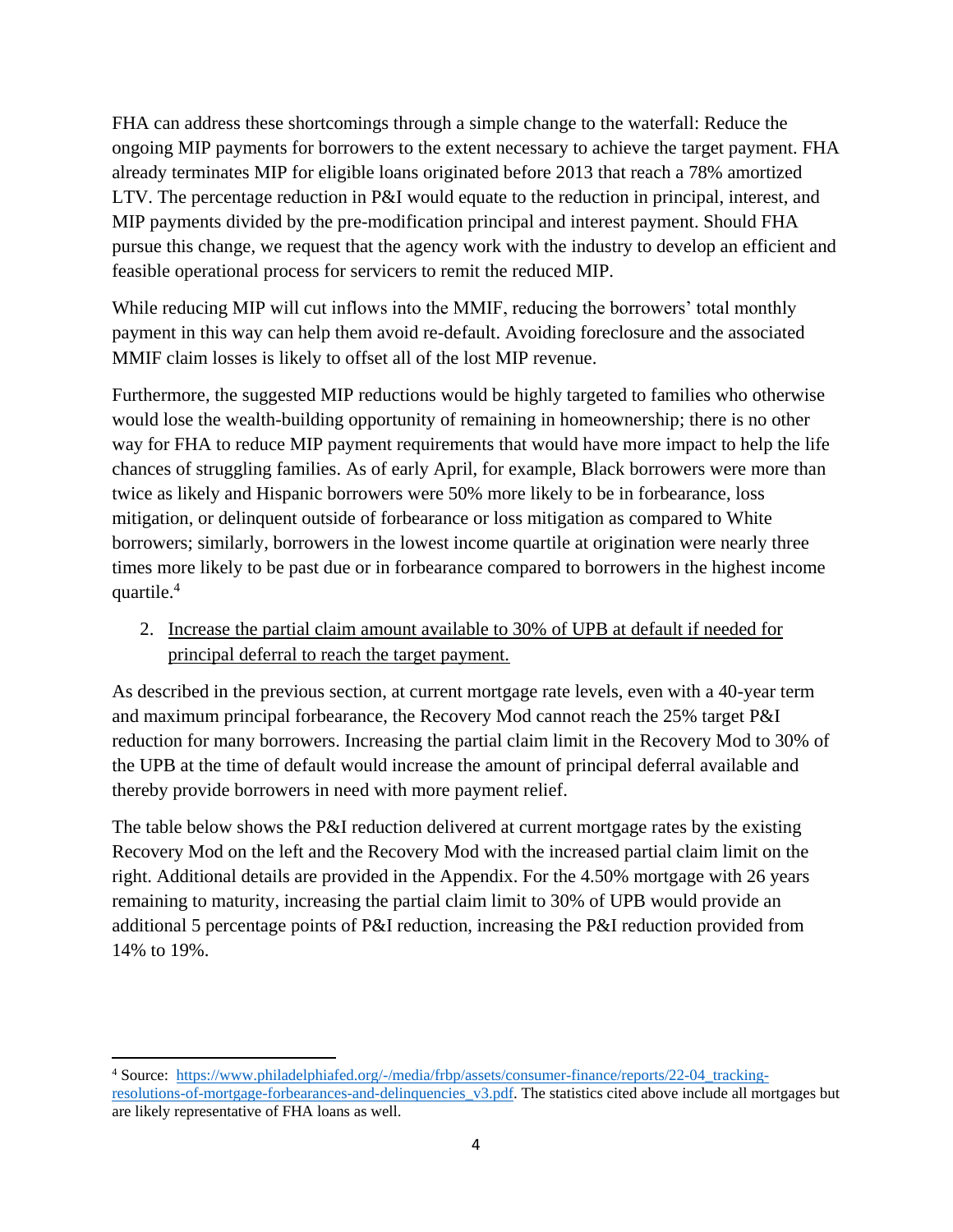#### **40-year Combo Mod + Max Principal Deferral (25% of UPB) 40-year Combo Mod + Max Principal Deferral (30% of UPB)**

|           | Remaining Term (years) |       |       |       |       |           | Remaining Term (years) |       |       |       |       |
|-----------|------------------------|-------|-------|-------|-------|-----------|------------------------|-------|-------|-------|-------|
| Note Rate | 28                     | 26    | 24    | 22    | 20    | Note Rate | 28                     | 26    | 24    | 22    | 20    |
| 3.00%     | $-2.6%$                | 2.0%  | 6.8%  | 12.0% | 17.5% | 3.00%     | 3.4%                   | 7.7%  | 12.3% | 17.2% | 22.4% |
| 3.50%     | 2.2%                   | 6.2%  | 10.6% | 15.2% | 20.2% | 3.50%     | 7.9%                   | 11.7% | 15.8% | 20.1% | 24.8% |
| 4.00%     | 6.6%                   | 10.2% | 14.0% | 18.2% | 22.8% | 4.00%     | 12.0%                  | 15.3% | 19.0% | 22.9% | 27.2% |
| 4.50%     | 10.7%                  | 13.8% | 17.3% | 21.1% | 25.2% | 4.50%     | 15.8%                  | 18.7% | 22.0% | 25.5% | 29.4% |
| 5.00%     | 14.5%                  | 17.3% | 20.3% | 23.7% | 27.5% | 5.00%     | 19.3%                  | 21.9% | 24.8% | 28.0% | 31.5% |
| 5.50%     | 18.0%                  | 20.4% | 23.2% | 26.2% | 29.7% | 5.50%     | 22.6%                  | 24.9% | 27.4% | 30.3% | 33.5% |
| 6.00%     | 21.2%                  | 23.4% | 25.9% | 28.6% | 31.7% | 6.00%     | 25.6%                  | 27.6% | 29.9% | 32.5% | 35.4% |

In general, FHA can provide borrowers with an additional 4 to 6 percentage points of P&I relief by simply increasing the maximum partial claim amount available from 25% to 30% of UPB at the time of default, as calculated in Step 1 of the Recovery Mod. The change should be straightforward for servicers to implement, as the 30% limit is already part of the standard HUD loss mitigation waterfall.

Only a subset of borrowers currently in forbearance or serious delinquency would make use of the full partial claim allotment, as principal deferral is only an option for those borrowers who have not reached the target payment by Step 4 of the Recovery Mod. And for the subset of borrowers in need of deeper payment relief to create an affordable payment, reserving a portion of their partial claim to be available in the event of a future hardship isn't helpful if it forces them into home disposition today.

3. Provide an effective way to deliver more than 25% P&I reduction to borrowers who need it.

As recognized in the ML, some borrowers will need more than 25% P&I reduction to remain in their homes due to COVID-19-related hardships. Servicers could continue to provide this greater reduction by re-entering the waterfall when the borrower cannot afford the payment created at the conclusion of each step and by using a new step 7 that allows for reducing or waiving annual MIP. At the conclusion of each step, the servicer would ask the borrower whether the resulting payment is affordable, and the servicer would stop at the first step that provides the affordable payment. If FHA maintains this process with no target payment, it should formalize the process to ensure all servicers understand and use it.

Alternatively, borrowers who need greater relief beyond the 25% P&I reduction target of the Recovery Mod could be required to provide income documentation to establish a new, lower target payment based on the borrower's payment-to-gross income ratio (PTI). Taking this step would remove the open-ended nature of the current COVID-19 Recovery Mod and provide borrowers facing acute hardship with a payment target that offers greater relief. To do so, FHA could reinstitute an enhanced version of the reduced documentation COVID-19 FHA-HAMP, which is much easier for borrowers and servicers to use than standard FHA-HAMP.

Under the COVID-19 FHA-HAMP modification, the target payment for the borrower who needs greater than 25% P&I reduction would be the payment resulting from the lower of two calculations: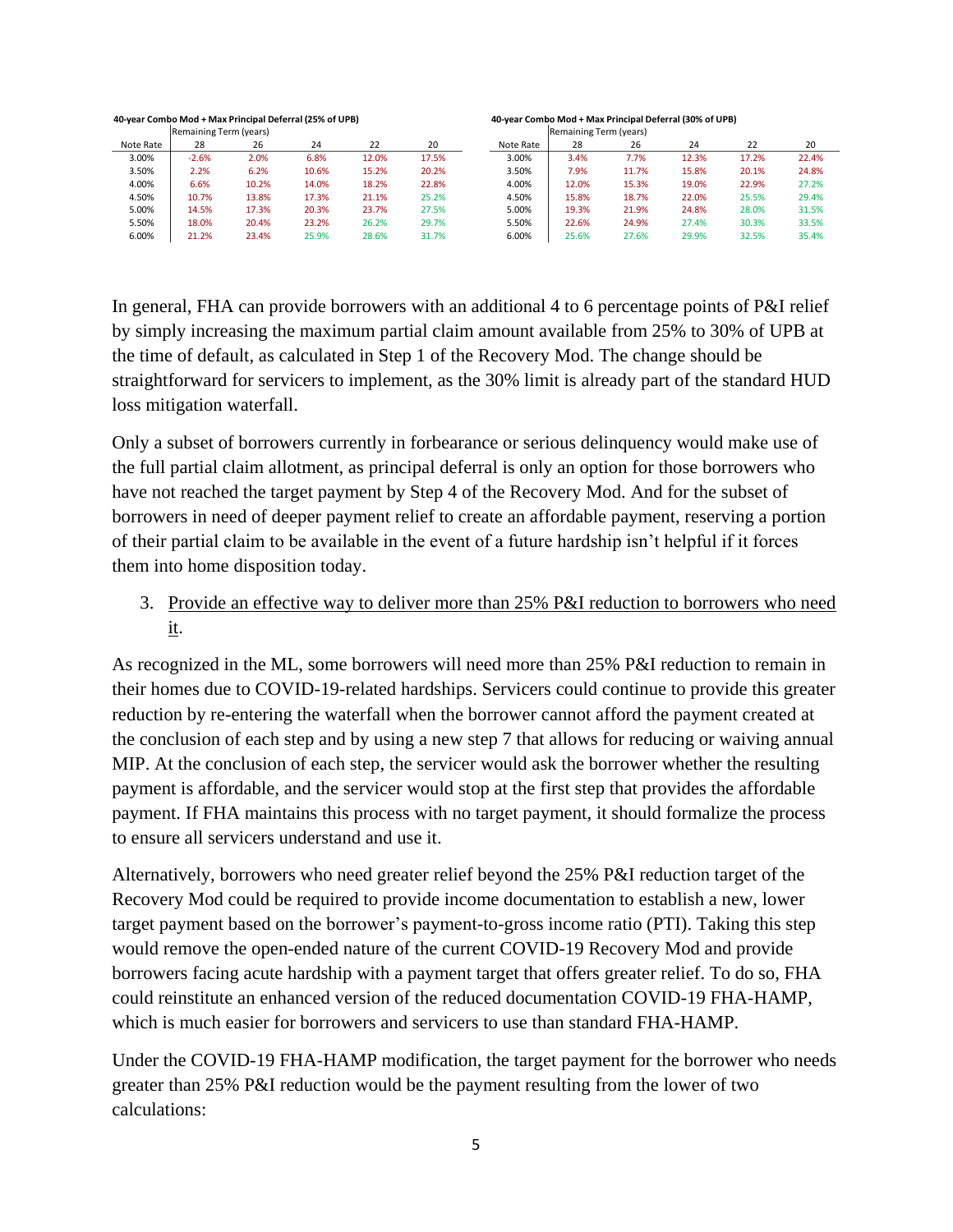- 31% PTI. The payment that would result in a 31% PTI ratio, and
- A 20% reduction in PITI + MIP. The payment that would generate a 20% reduction in principal, interest, taxes, and insurance and MIP (PITI + MIP) payments.<sup>5</sup>

FHA should make three enhancements to the COVID-19 FHA-HAMP modification, in addition to adopting the Recovery Mod's 40-year term for borrowers with any remaining partial claim capacity. Without each of these three enhancements, FHA should not reintroduce COVID FHA-HAMP:

- Remove the maximum permissible post-modification PTI ratio. Currently, a borrower is ineligible for FHA-HAMP if they cannot reach a post-modification PTI ratio of 40%; we suggest removing the maximum ratio entirely, since giving the borrower a chance to keep their home is preferable to denying them the chance and their income may increase after the modification is finalized. Alternatively, FHA could increase this threshold to 55% to permit more lower-income borrowers who are most likely to be at risk of losing their homes to qualify.<sup>6</sup>
- Decrease minimum permissible post-modification PTI from 25% to 10%. Currently a borrower cannot receive the full 20%  $PITI + MIP$  reduction if their resulting PTI ratio would be below 25%; we suggest lowering the minimum to 10% so more borrowers can get the full reduction. Recent research has shown that default is related to typicallyunobserved liquidity shocks, including unexpected expenses that would not be picked up by a PTI ratio.<sup>7</sup> Other research shows that the amount of payment reduction is the most important factor determining the ability to sustain a modification.<sup>8</sup> For these reasons, FHA should not limit payment relief to the amount that reaches 25% PTI, but rather reduce the PTI limit to 10%.
- Reduce or waive MIP at the bottom of the waterfall and continue to allow the full 30% of UPB partial claim, if otherwise the modification cannot hit the target payment.

And FHA should remove the requirement that in order to be eligible for FHA-HAMP, borrowers cannot have exhausted their partial claim; without this adjustment, those borrowers who have

 $\overline{\phantom{a}}$ <sup>5</sup> The payment reduction target in FHA-HAMP is intended to be more generous than that provided by the Recovery Mod. For example, for the average Government-backed mortgage in forbearance as of mid-2021, P&I was about 64% of PITI + MIP, so a 20% reduction in PITI + MIP equates to a 31% reduction in P&I.

<sup>&</sup>lt;sup>6</sup> A 55% PTI threshold would be consistent with the [HAMP Tier 2 program,](https://www.hmpadmin.com/portal/programs/docs/hamp_servicer/sd1209.pdf) which permitted borrowers to receive modifications so long as the post-modification PTI was not more than 55%.

<sup>7</sup> David Low, *What Triggers Mortgage Default? New Evidence from Linked Administrative and Survey Data*, Working Paper, CFPB, 2022.

<sup>8</sup> Peter Ganong and Pascal Noel, *Liquidity Versus Wealth in Household Debt Obligations: Evidence from Housing Policy in the Great Recession*, American Economic Review, 110(10): 3100-3138 (2020).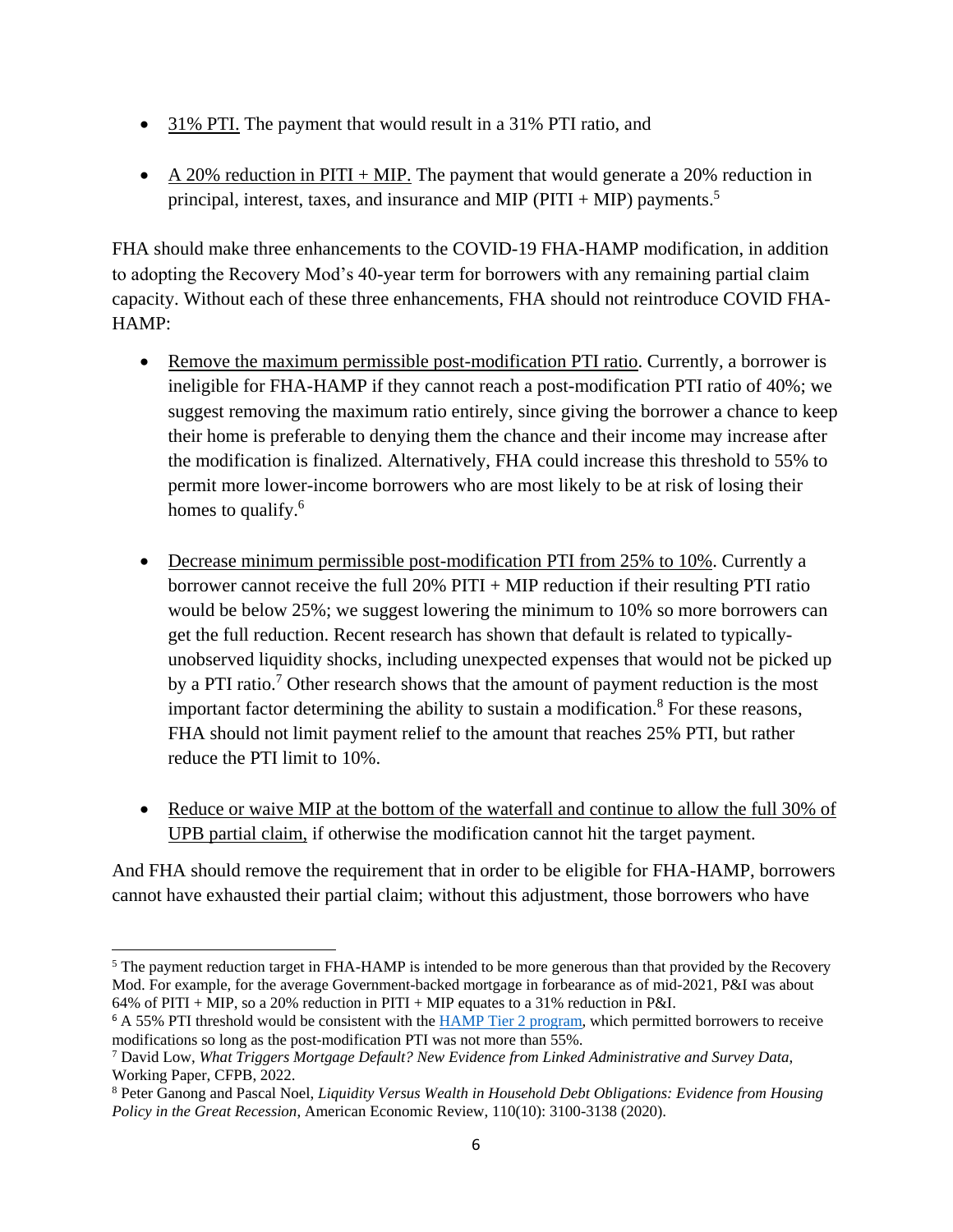already exhausted their partial claim will not be eligible for the additional payment reduction provided by the MIP waiver in FHA-HAMP.

4. Clarify that servicers may, after modifying a loan, accept HAF funds as a curtailment and recast the loan.

FHA does not prohibit servicers from buying a delinquent loan out of a Ginnie Mae pool, implementing a Recovery Mod, and later accepting HAF funds as a principal curtailment and recasting the loan while it is still on their portfolio. However, FHA should clarify that it does indeed permit a servicer to complete the loss mitigation and then apply HAF funds and recast the loan, so long as the loan has not already been re-pooled.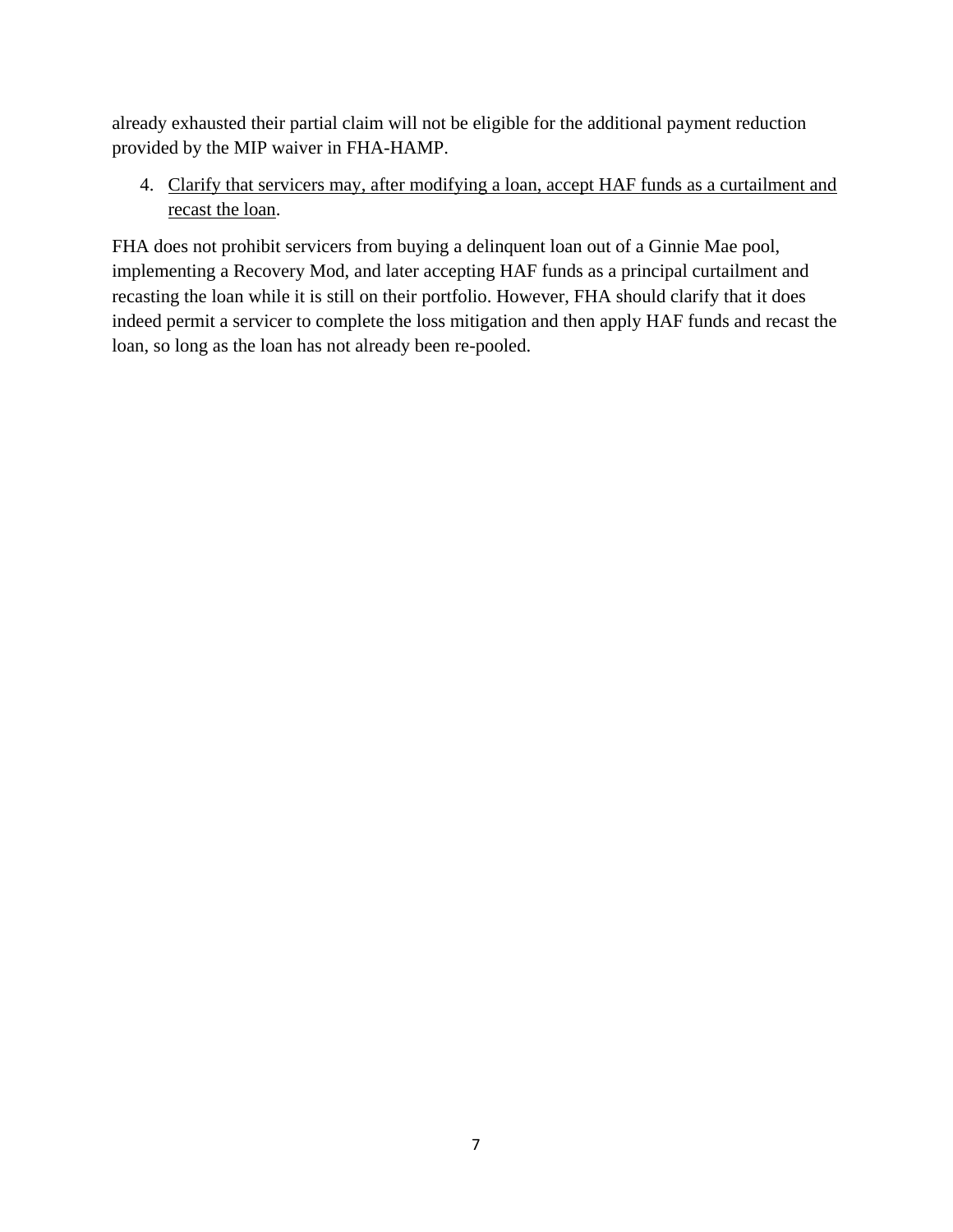# **Appendix: Increasing the Payment Reduction Delivered by COVID-19 Recovery Loss Mitigation Options by Reducing MIP or Increasing the Partial Claim Limit**

The analysis below shows the reduction in P&I payment that can be delivered by the 40-year Recovery Mod with maximum principal deferral with the following features:

- 1. A current partial claim limit of up to 25% of UPB at default;
- 2. A current partial claim limit of up to 25% of UPB at default and the elimination of annual MIP;
- 3. A partial claim limit increased to 30% of UPB at default; or
- 4. A partial claim limit increased to 30% of UPB at default and the elimination of annual MIP.

The P&I reduction is shown for mortgages with a pre-modification note rate between 3.00% and 6.00% and a remaining term of between 20 and 28 years. The combinations of note rate and remaining term are representative of the outstanding stock of FHA loans.

The following assumptions have been made:

- Borrower missed 18 payments in forbearance;
- Taxes & Insurance  $= 42.5\%$  of Principal & Interest (based on the average Governmentbacked mortgage in forbearance as of mid-2021);
- The entire partial claim is available for principal deferral; and
- 30-year market rate = PMMS flat and 40-year market rate = PMMS  $+ 0.50\%$ .

The first scenario shows the P&I reduction delivered by each modification option at the current mortgage rate (Freddie Mac PMMS  $= 5.27\%$ , rounded to 5.25%), while the second scenario shows the P&I reduction delivered if the mortgage rate were to rise an additional 100 basis points. When the modification option is able to reach the 25% P&I reduction target for the given note rate / remaining term combination, the P&I reduction is shown in green; otherwise, the P&I reduction is shown in red.

The first table in each scenario illustrates the P&I reduction provided by the current 40-year Recovery Mod after applying the maximum permissible deferred principal up to the current limit of 25% of UPB. For example, at the current mortgage rate, a 4.50% mortgage with a remaining term of 26 years would receive 13.8% P&I reduction from a 40-year Combo Mod with maximum principal deferral and would fail to reach the 25% P&I reduction target.

In general, at current mortgage rates, the 40-year Combo Mod with maximum principal deferral fails to reach the 25% P&I reduction target unless the note rate is fairly high (above 5.00%) or the mortgage is fairly seasoned (at least 8 or 10 years). Furthermore, the likelihood of an existing Partial Claim increases with seasoning, since these borrowers may have had previous payment difficulty that caused them to use partial claim capacity and kept them from refinancing when rates were low. Therefore, for the loans with 20 or 22 years remaining to maturity, the actual PC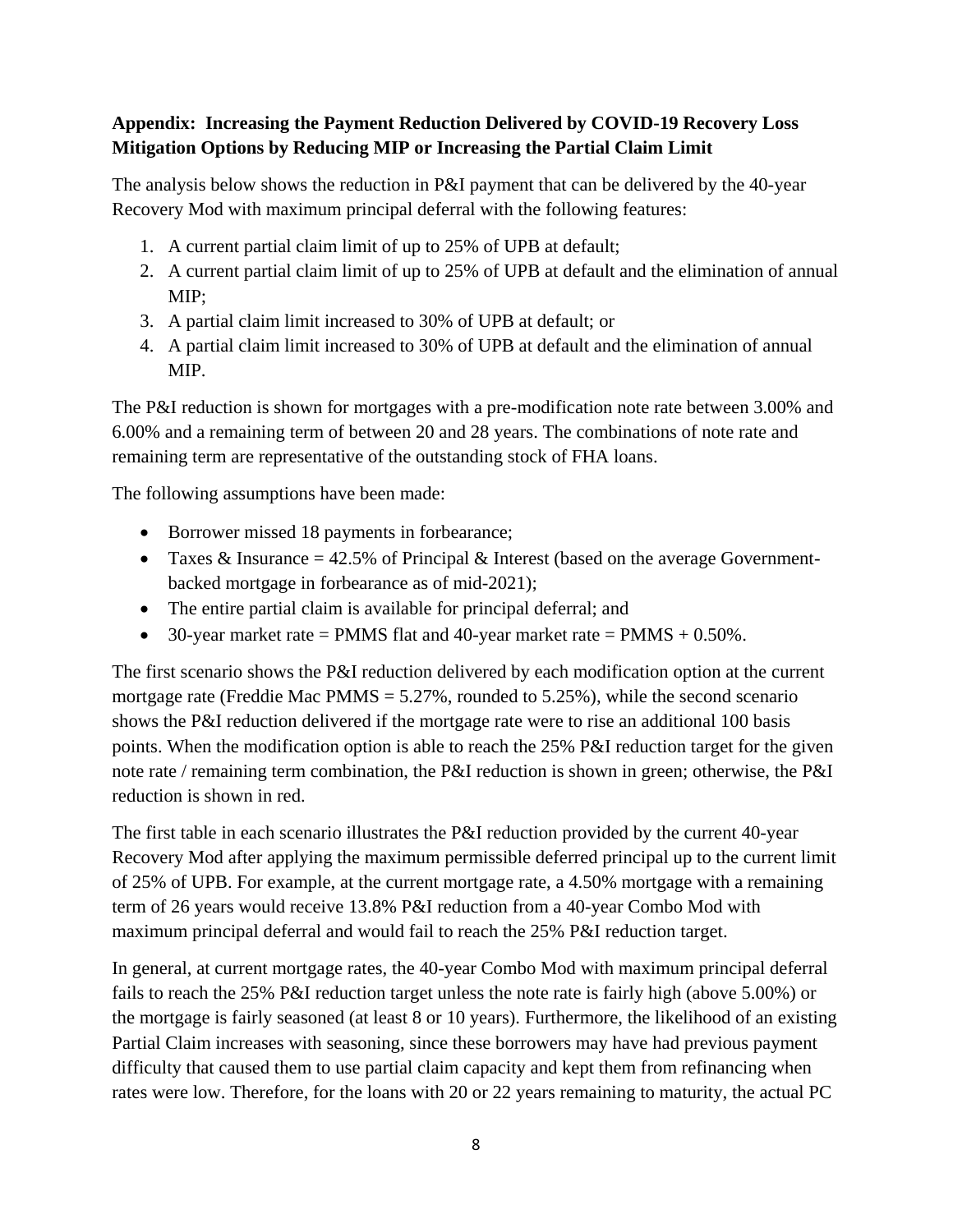available for principal deferral is likely less than the 25% limit and the P&I reduction delivered will likely be less than as shown in table 1 of Scenario 1.

The second table shows the P&I reduction that would result if FHA were to adopt waiving annual MIP as the last step in the Recovery Mod waterfall. Eliminating MIP would create a modification option that could deliver 25% P&I reduction for most mortgages. Furthermore, even borrowers who have a low note rate on a recently originated mortgage would receive substantial P&I reduction, even if it doesn't quite reach the 25% target. In general, eliminating annual MIP results in an incremental reduction of about 10 to 16 percentage points of P&I.

The third table in scenario 1 shows the impact of increasing the partial claim limit to 30% of UPB at the time of first default in the Recovery Mod. If the additional partial claim capacity were used to defer principal, borrowers would receive an additional 4 to 6 percentage points of P&I reduction. The fourth table in scenario 1 combines the effect of both MIP reduction and an increase in the PC limit. In this case, the Recovery Mod can reach the target payment for nearly every mortgage.

| 1.40-year Combo Mod + Max Principal Deferral (25% of UPB) |                        |       |       |       | 2. 40-year Combo Mod + Max Principal Deferral (25% of UPB) + MIP Elimination |                                                                             |                        |       |       |       |       |  |  |
|-----------------------------------------------------------|------------------------|-------|-------|-------|------------------------------------------------------------------------------|-----------------------------------------------------------------------------|------------------------|-------|-------|-------|-------|--|--|
|                                                           | Remaining Term (years) |       |       |       |                                                                              | Remaining Term (years)                                                      |                        |       |       |       |       |  |  |
| Note Rate                                                 | 28                     | 26    | 24    | 22    | 20                                                                           | Note Rate                                                                   | 28                     | 26    | 24    | 22    | 20    |  |  |
| 3.00%                                                     | $-2.6%$                | 2.0%  | 6.8%  | 12.0% | 17.5%                                                                        | 3.00%                                                                       | 13.5%                  | 17.3% | 21.4% | 25.7% | 30.3% |  |  |
| 3.50%                                                     | 2.2%                   | 6.2%  | 10.6% | 15.2% | 20.2%                                                                        | 3.50%                                                                       | 17.3%                  | 20.7% | 24.4% | 28.3% | 32.5% |  |  |
| 4.00%                                                     | 6.6%                   | 10.2% | 14.0% | 18.2% | 22.8%                                                                        | 4.00%                                                                       | 20.9%                  | 23.9% | 27.2% | 30.7% | 34.5% |  |  |
| 4.50%                                                     | 10.7%                  | 13.8% | 17.3% | 21.1% | 25.2%                                                                        | 4.50%                                                                       | 24.2%                  | 26.9% | 29.8% | 33.0% | 36.4% |  |  |
| 5.00%                                                     | 14.5%                  | 17.3% | 20.3% | 23.7% | 27.5%                                                                        | 5.00%                                                                       | 27.3%                  | 29.6% | 32.2% | 35.1% | 38.3% |  |  |
| 5.50%                                                     | 18.0%                  | 20.4% | 23.2% | 26.2% | 29.7%                                                                        | 5.50%                                                                       | 30.1%                  | 32.2% | 34.5% | 37.1% | 40.0% |  |  |
| 6.00%                                                     | 21.2%                  | 23.4% | 25.9% | 28.6% | 31.7%                                                                        | 6.00%                                                                       | 32.8%                  | 34.6% | 36.7% | 39.0% | 41.6% |  |  |
| 3.40-year Combo Mod + Max Principal Deferral (30% of UPB) |                        |       |       |       |                                                                              |                                                                             |                        |       |       |       |       |  |  |
|                                                           |                        |       |       |       |                                                                              | 4.40-year Combo Mod + Max Principal Deferral (30% of UPB) + MIP Elimination |                        |       |       |       |       |  |  |
|                                                           | Remaining Term (years) |       |       |       |                                                                              |                                                                             | Remaining Term (years) |       |       |       |       |  |  |
| Note Rate                                                 | 28                     | 26    | 24    | 22    | 20                                                                           | Note Rate                                                                   | 28                     | 26    | 24    | 22    | 20    |  |  |
| 3.00%                                                     | 3.4%                   | 7.7%  | 12.3% | 17.2% | 22.4%                                                                        | 3.00%                                                                       | 19.5%                  | 23.1% | 26.9% | 30.9% | 35.2% |  |  |
| 3.50%                                                     | 7.9%                   | 11.7% | 15.8% | 20.1% | 24.8%                                                                        | 3.50%                                                                       | 23.0%                  | 26.2% | 29.6% | 33.2% | 37.1% |  |  |
| 4.00%                                                     | 12.0%                  | 15.3% | 19.0% | 22.9% | 27.2%                                                                        | 4.00%                                                                       | 26.3%                  | 29.1% | 32.1% | 35.4% | 38.9% |  |  |
| 4.50%                                                     | 15.8%                  | 18.7% | 22.0% | 25.5% | 29.4%                                                                        | 4.50%                                                                       | 29.3%                  | 31.8% | 34.5% | 37.4% | 40.7% |  |  |
| 5.00%                                                     | 19.3%                  | 21.9% | 24.8% | 28.0% | 31.5%                                                                        | 5.00%                                                                       | 32.1%                  | 34.3% | 36.7% | 39.4% | 42.3% |  |  |
| 5.50%                                                     | 22.6%                  | 24.9% | 27.4% | 30.3% | 33.5%                                                                        | 5.50%                                                                       | 34.7%                  | 36.6% | 38.8% | 41.2% | 43.9% |  |  |

**Scenario 1. Current mortgage rates (Rounded PMMS = 5.25%) Reduction in Principal and Interest Payments with 30-Year Market Rate = 5.250% and 40-Year Market Rate = 5.750%**

Should the mortgage rate rise to 6.27% (Scenario 2), enhancing the Recovery Mod to provide additional payment reduction becomes even more critical. As the mortgage rate increases, the current Recovery Mod becomes even less effective at delivering substantial P&I reductions, and more borrowers will need a reduction in MIP or the entire partial claim up to 30% of UPB to create an affordable monthly payment and avoid losing their home to foreclosure.

Under the second scenario, our example 4.50% mortgage with 26 years remaining would receive just 2.4% of P&I reduction under the current waterfall, and the Recovery Mod would fail to reach the target payment for every loan shown in Table 1. Eliminating MIP, shown in Table 2,